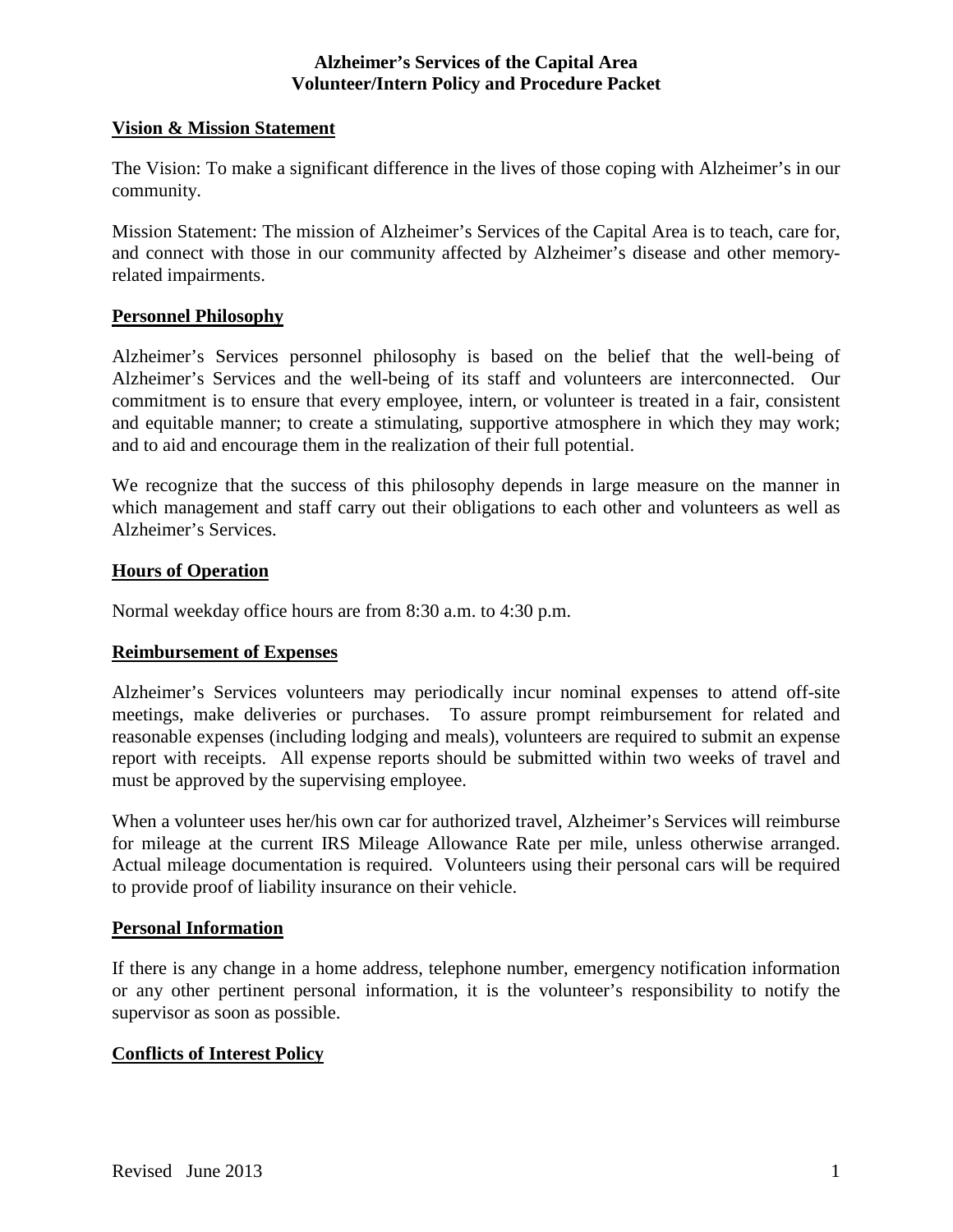This policy applies to board members, staff and certain volunteers of Alzheimer's Services of the Capital Area. A volunteer is covered under this policy if that person has been granted significant independent decision-making authority with respect to financial or other resources of the organization. Persons covered under this policy are hereinafter referred to as "interested parties."

# **Conflict of Interest**

A conflict of interest may exist when the interests or concerns of an interested party may be seen as competing with the interests or concerns of the organization. There are a variety of situations that raise conflict of interest concerns including, but not limited to, the following:

# **Financial Interests**

A conflict may exist if an interested party, or a relative or business associate of an interested party, directly or indirectly benefits or profits as a result of a decision made or transaction entered into by the organization. Examples include situations where:

- The organization contracts to purchase or lease goods, services, or properties from an interested party, or a relative or business associate of an interested party.
- The organization purchases an ownership interest in or invests in a business entity owned by an interested party, or by a relative or business associate of an interested party.
- The organization offers employment to an interested party, or a relative or business associate of an interested party, other than a person who is already employed by the organization.
- An interested party, or a relative or business associate of an interested party, is provided with a gift, gratuity or favor of a substantial nature from a person or entity that does business, or seeks to do business, with the organization.
- An interested party, or a relative or business associate of an interested party, is gratuitously provided use of the facilities, property, or services of the organization.

# **Other Interests**

A conflict may also exist where an interested party, or a relative or business associate of an interested party, obtains a non-financial benefit or advantage that he or she would not have obtained absent his or her relationship to the organization, or where his or her duty or responsibility owed to the organization conflicts with a duty or responsibility owed to some other organization. Examples include where:

- An interested party seeks to obtain preferential treatment by the organization for himself, or relative or business associate.
- An interested party seeks to make use of confidential information obtained from the organization for his own benefit, or for the benefit of a relative, business associate, or other organization.
- An interested party seeks to take advantage of an opportunity, or enable a relative, business associate or other organization to take advantage of an opportunity, which he or she has reason to believe would be of interest to the organization.

# **Violations of Conflict of Interest Policy**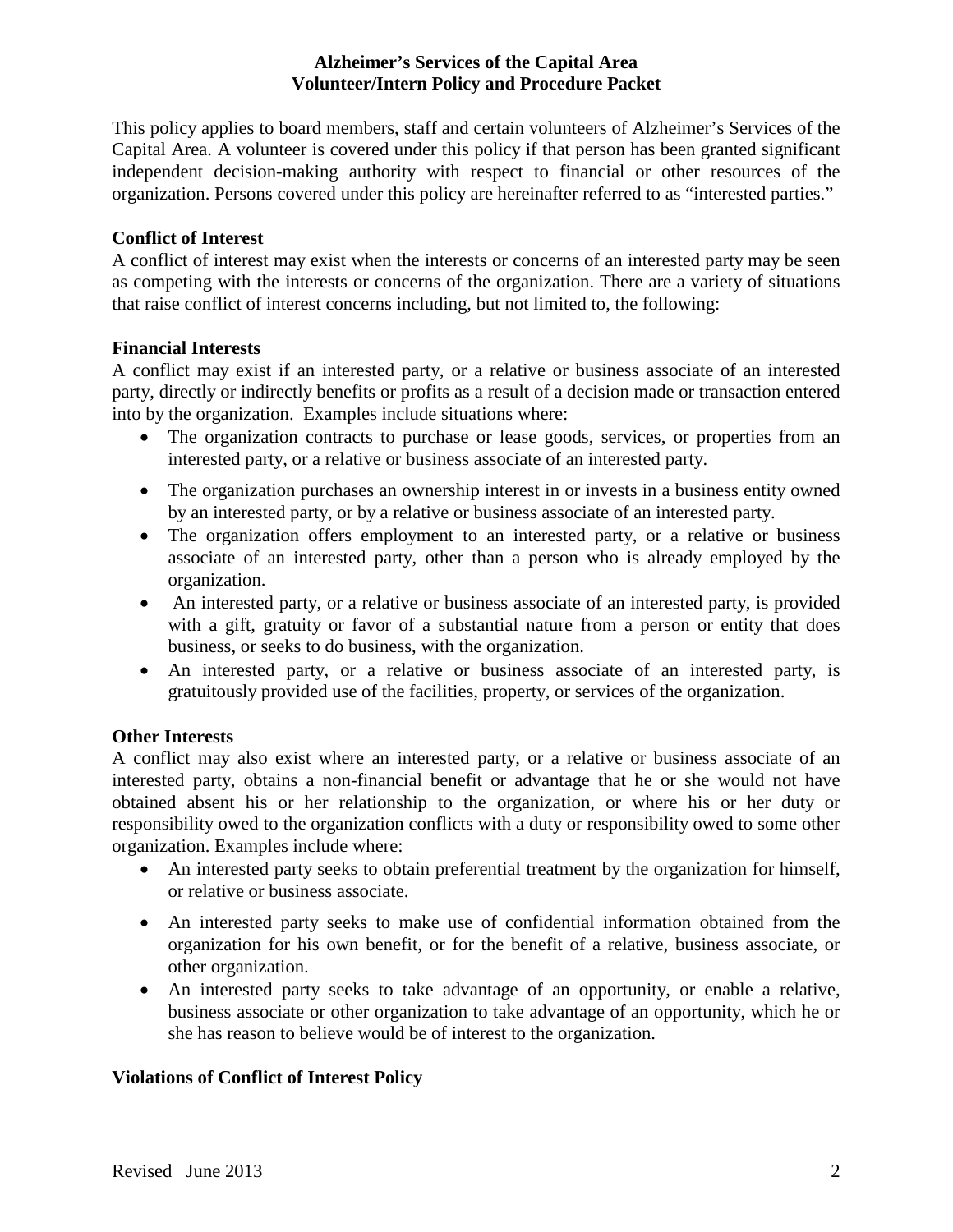If the Board has reason to believe that an interested party has failed to disclose an actual or potential conflict of interest, it shall inform the person of the basis for such belief and afford the person an opportunity to explain the alleged failure to disclose.

If, after hearing the response of the interested party and making such further investigation as may be warranted in the circumstances, the Board determines that the interested party has in fact failed to disclose an actual or possible conflict of interest, it shall take appropriate disciplinary and corrective action.

# **Confidentiality**

Certain information contained in the office files/records of Alzheimer's Services is to be treated as confidential information. The unauthorized release or disclosure of information, documents, records, personnel files, financial records or any other information deemed confidential or proprietary by Alzheimer's Services, along with any information pertaining to employees of Alzheimer's Services, donors, clients or individuals with Alzheimer's and their families is strictly prohibited. Only authorized staff is permitted access to Alzheimer's Services personnel files and financial records. Any staff person wishing to review her/his own personnel file may do so at the discretion of Alzheimer's Services, after submitting a written request to her/his supervisor.

# **Holidays**

Alzheimer's Services observes the following holidays:

- 1. New Year's Day 6. Thanksgiving
- 
- 
- 4. Independence Day 9. Christmas float
- 5. Labor Day

# **Safety Policy and Procedures**

Alzheimer's Services' safety program has one objective that takes precedence over all other considerations: ensuring the personal safety of all employees and clients. A secondary goal is to protect and preserve the property. Alzheimer's Services complies with all applicable federal, state, and local safety laws. If an incident involving safety or security issues occurs, an incident report must be completed within 24 hours and given to the Executive Director.

# **Drug and Alcohol Free Work Environment Policy**

Alzheimer's Services is committed to promoting and maintaining efficient operations and a safe, healthy and productive work environment for its employees and volunteers. To further these goals, Alzheimer's Services adopts this policy for a drug and alcohol free work environment. Compliance with this policy is a condition of volunteering at Alzheimer's Services. The organization is unwilling to assume any risk created by the presence of drugs, alcohol and

- 
- 2. Good Friday 7. Friday following thanksgiving
- 3. Memorial Day 8. Christmas Day
	-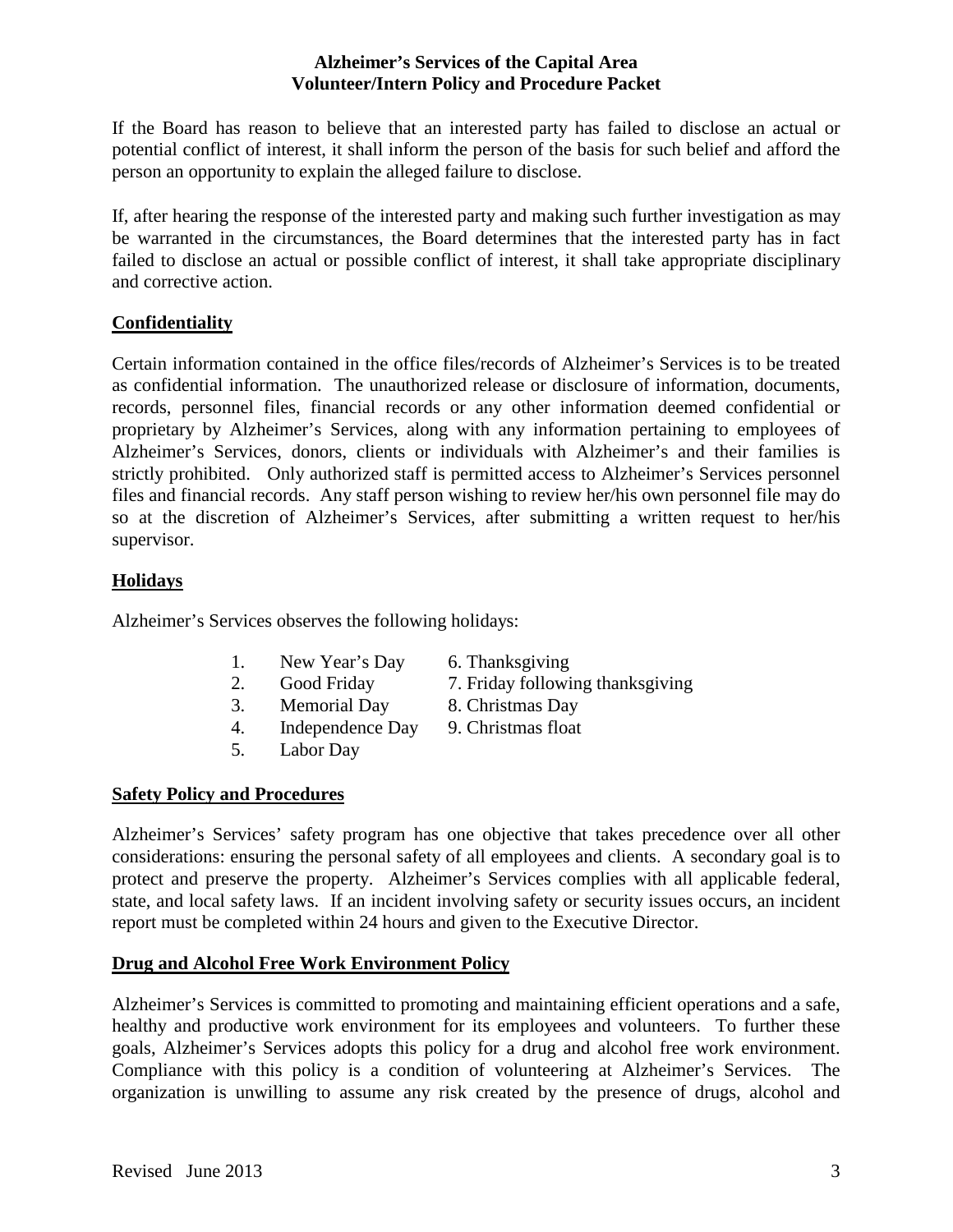controlled substances in the workplace. Nothing in this policy is intended to create contractual or other legal obligations on the part of Alzheimer's Services or such rights on the part of any volunteer.

# **Policy Statement**

# **1. Prohibition Against Presence of Alcohol, Drugs, and Controlled Substances**

To ensure a safe, productive work environment on all Alzheimer's Services' premises, and to safeguard Alzheimer's Services' property, Alzheimer's Services strictly prohibits the use, sale, transfer or possession of alcohol, drugs, drug paraphenalia or controlled substances on any Alzheimer's Services' premises. Alzheimer's Services' vehicles, as well as private vehicles parked on Alzheimer's Services' premises, are locations included within this prohibition.

Additionally Alzheimer's Services strictly prohibits any person with any detectable amount of drugs or controlled substances present in his or her body, or who is under the influence of alcohol, from being on Alzheimer's Services' premises. Alzheimer's Services further prohibits any volunteer from being on duty, whether on or off Alzheimer's Services' premises, with any detectable amount of drugs or controlled substances present in his or her body, or under the influence of alcohol. Any non-employee (including visitors, contractors, employees of contractors, etc.) found in violation of this policy, or suspected of having alcohol, drugs or controlled substances present in his or her body, may be refused entry on to or removed from Alzheimer's Services' premises and denied future access. Furthermore, depending on the circumstances, other action, including notification of appropriate law enforcement agencies, may be taken against any violator of this policy.

This policy prohibits the use of illegal as well as the abuse of legal drugs.

# **2. Legal Drugs**

Any volunteer taking a drug or other medication, whether or not prescribed by a physician, which is known or advertised as possibly affecting or impairing judgment, coordination, or other senses, or which may adversely affect the ability to perform work in a safe and productive manner, must notify management prior to starting work or entering Alzheimer's Services' facilities. A management official will decide if the employee can remain at work or on Alzheimer's Services' premises and what restrictions, if any, are deemed necessary or appropriate. Any volunteer violating this policy is subject to disciplinary action, up to and including immediate discharge.

# **Workplace Harassment Policy**

Alzheimer's Services strictly prohibits harassment of employees or volunteers in the workplace. For purposes of this policy, harassment is defined as inappropriate conduct, either real or perceived, of a verbal or physical nature, based on a person's sex, age, race, color, national origin, religion, marital status, veteran status, citizenship, disability or union affiliation.

Violations of this policy shall subject an employee to appropriate disciplinary action, up to and including immediate termination of employment.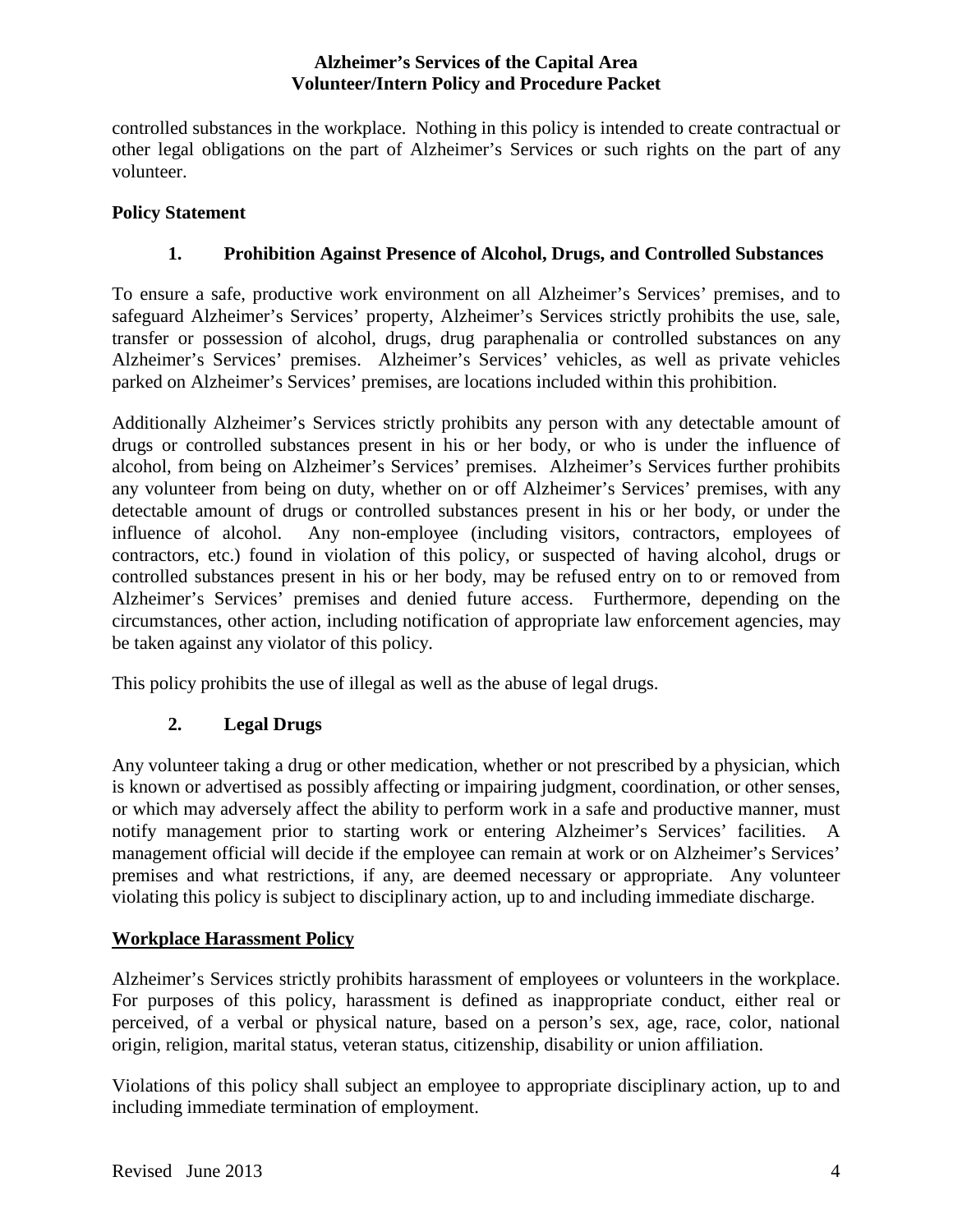# **Smoking Policy**

Alzheimer's Services' premises are a smoke-free environment.

### **Dress and Decorum**

Many visitors come to our facility throughout the year. Accordingly, it is important to maintain an appropriate appearance, avoiding extremes in attire and style. The key guideline: dress in a professional manner that reflects well on our organization. No visible tattoos, tattoos must be covered by clothing or make-up. No visible body piercings other than earrings. Studs or pierced jewelry must be removed during work including any representation of Alzheimer's Services outside normal office hours.

# **Personal Telephone Calls**

Because our telephone system is of vital importance to our business, all personal calls must be of short duration and held to an absolute minimum. Use of cell phones for personal calls and/or text messages during the business hours should be kept to a minimum and not interfere with the work environment. Cell phones are not to be used for any purpose whatsoever while driving. This includes, but is not limited to placing or receiving calls; composing sending, and/or reading text or other messages (such as e-mail); and accessing the Internet. **Use of a cell phone, in any way, while driving on official Alzheimer's Services business is grounds for immediate termination.**

#### **Electronic Communications Policy**

Alzheimer's Services currently provides various electronic tools, such as access to the programs and databases contained on Alzheimer's Services' internal network, e-mail capability, access to external information and systems via the Internet, the use of personal computers, network stations and internet devices and the software that resides on them (referred to collectively as PC in this policy), as well as the use of voice mail. These tools are provided for the sole purpose of assistance in the performance of duties.

These policies apply to all employees and volunteers using Alzheimer's Services' systems. By using Alzheimer's Services' PC and/or voicemail systems, each agrees to comply with these policies and acknowledges and consents to Alzheimer's Services' right to monitor its systems and the information exchanged and/or stored on these systems.

# **General**

(1) All hardware and software provided by Alzheimer's Services for use by its employees and volunteers as well as all products generated by the use of this hardware and software are owned exclusively by Alzheimer's Services.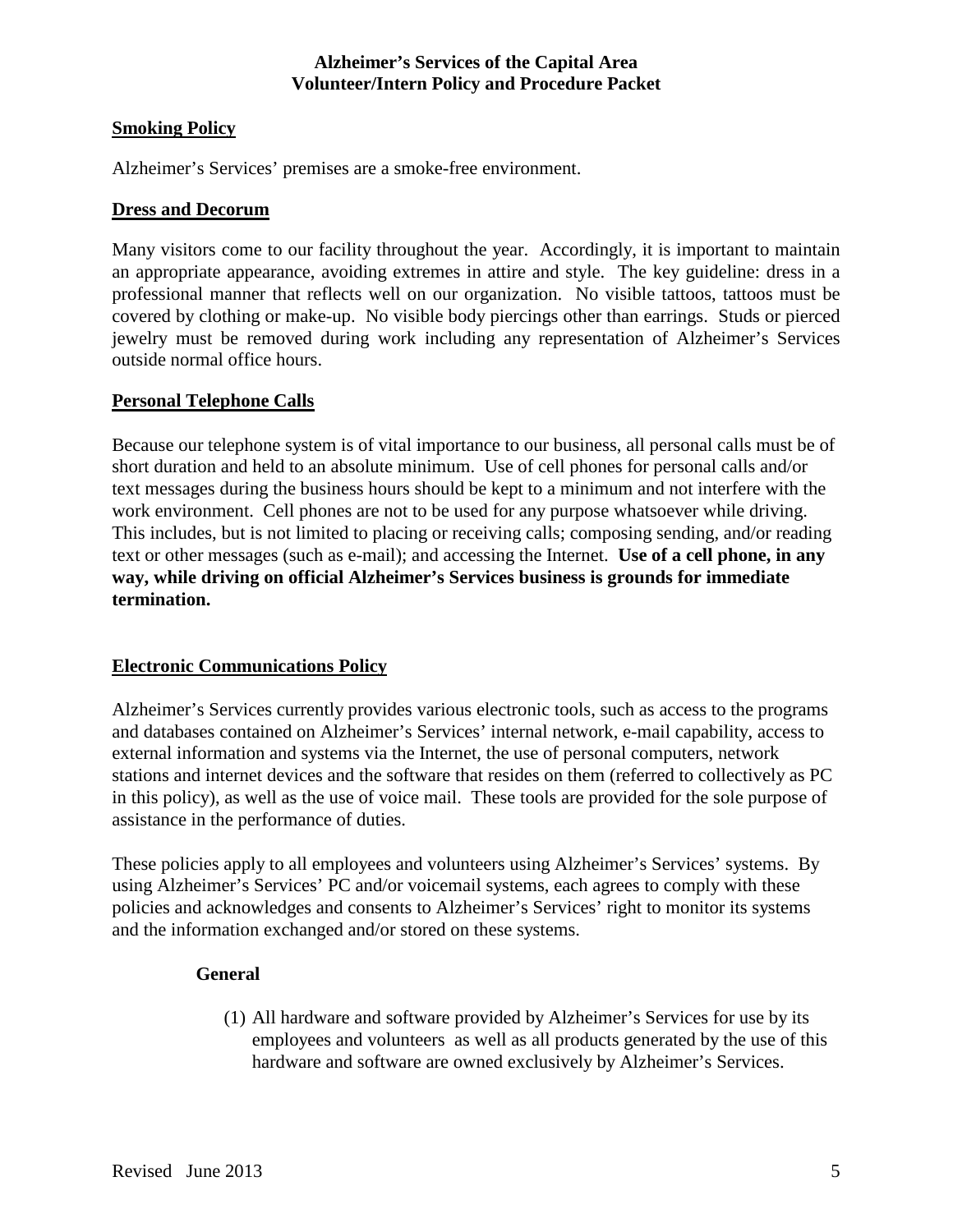- (2) By utilizing computer hardware, software, telephones, voice mail and other communications systems and equipment owned and provided by Alzheimer's Services, employees and volunteers waive all rights to personal privacy on these systems and equipment. Employee use of Alzheimer's Services' PC, Internet, e-mail and voicemail systems is neither private nor confidential.
- (3) Alzheimer's Services may, at any time and without further notice, monitor any and all aspects of its systems, including but not limited to Internet access and usage, sites visited on the Internet (even those visited outside of business hours), material downloaded or uploaded, internal and external e-mail sent and received, database and software usage on Alzheimer's Services' internal network, PC contents and usage, as well as telephone and voice mail systems, to ensure they are being used properly and for Alzheimer's Services business and to monitor the business that is being conducted.
- (4) Use of these systems in a manner that would violate applicable law and/or any policy of Alzheimer's Services are strictly prohibited.
- (5) Alzheimer's Services will not be responsible for any damages direct or indirect, arising out of the improper use of any of the systems mentioned above.

# **E-Mail (Internal and External)**

- (1) E-mail sent and /or received on any Alzheimer's Services' system or device is the property of Alzheimers Services and is intended solely for carrying out Alzheimers Services business. Employees and volunteers should exercise the same care in drafting e-mail and posting items to newsgroups as they would for any other written communication. Anything created on the computer or the Internet may, and likely will, be reviewed by others.
- (2) Employees and volunteers should not consider e-mail communications private or confidential, despite any such designation by either sender or recipient.
- (3) Alzheimer's Services' management can and will enter any of the various email systems and review, monitor, copy, print or delete any or all messages drafted or received by employees, interns and volunteers whether they have been held, sent, or reviewed, and disclose such messages to others. The use of passwords to gain access to e-mail is for the protection of Alzheimer's Services; therefore, the do not assume that messages are confidential even though a private password is used. Alzheimer's Services reserves the right to monitor email communication, including information exchanged or stored on computers, the Internet or other email systems, at any time.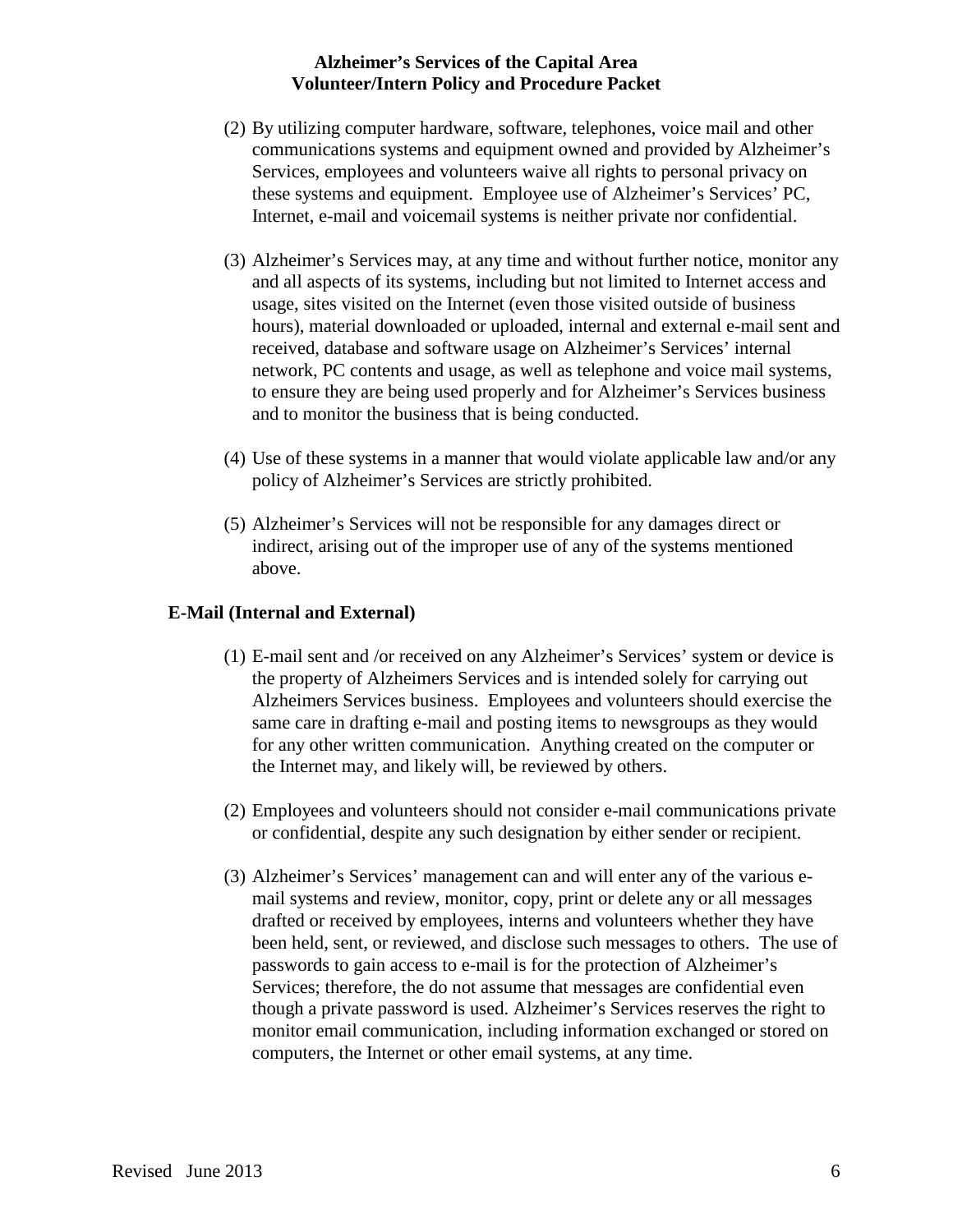# **PC and Internet Usage**

- (1) As a condition of providing employees and volunteers with access to Alzheimer's Services PC systems and the Internet, Alzheimer's Services places certain restrictions on workplace use of the Internet and those systems. Alzheimers Services encourages employee use of the Internet and other systems:
	- a. To communicate with employees and clients in relation to assigned duties:
	- b. To acquire information related to , or designed to facilitate the performance of regular assigned duties; and
	- c. To facilitate performance of any task or project in a manner approved by the volunteer's supervisor.
- (2) At no time may employees and volunteers of Alzheimer's Services visit sites on the Internet which are not business related or which are otherwise unacceptable by management, including but not limited to the following
	- a. Sexually oriented sites;
	- b. Racist sited or any other site advocating discrimination against those in protected classes;
	- c. Sites using explicit language or containing violent images;
	- d. Gambling related sites; or
	- e. Chat rooms.

Activities in which employees and volunteers are prohibited from engaging include, but are not limited to:

a. Sending, receiving, displaying, storing, viewing, printing or otherwise disseminating material that is, or contains content that is, fraudulent, harassing, illegal, embarrassing, sexually explicit, obscene, excessively violent, intimidating, defamatory or disparaging of others based on their race, national origin, sex, sexual orientation, age, disability, religious or political beliefs. Employees and volunteers encountering such material should report it to their supervisor immediately.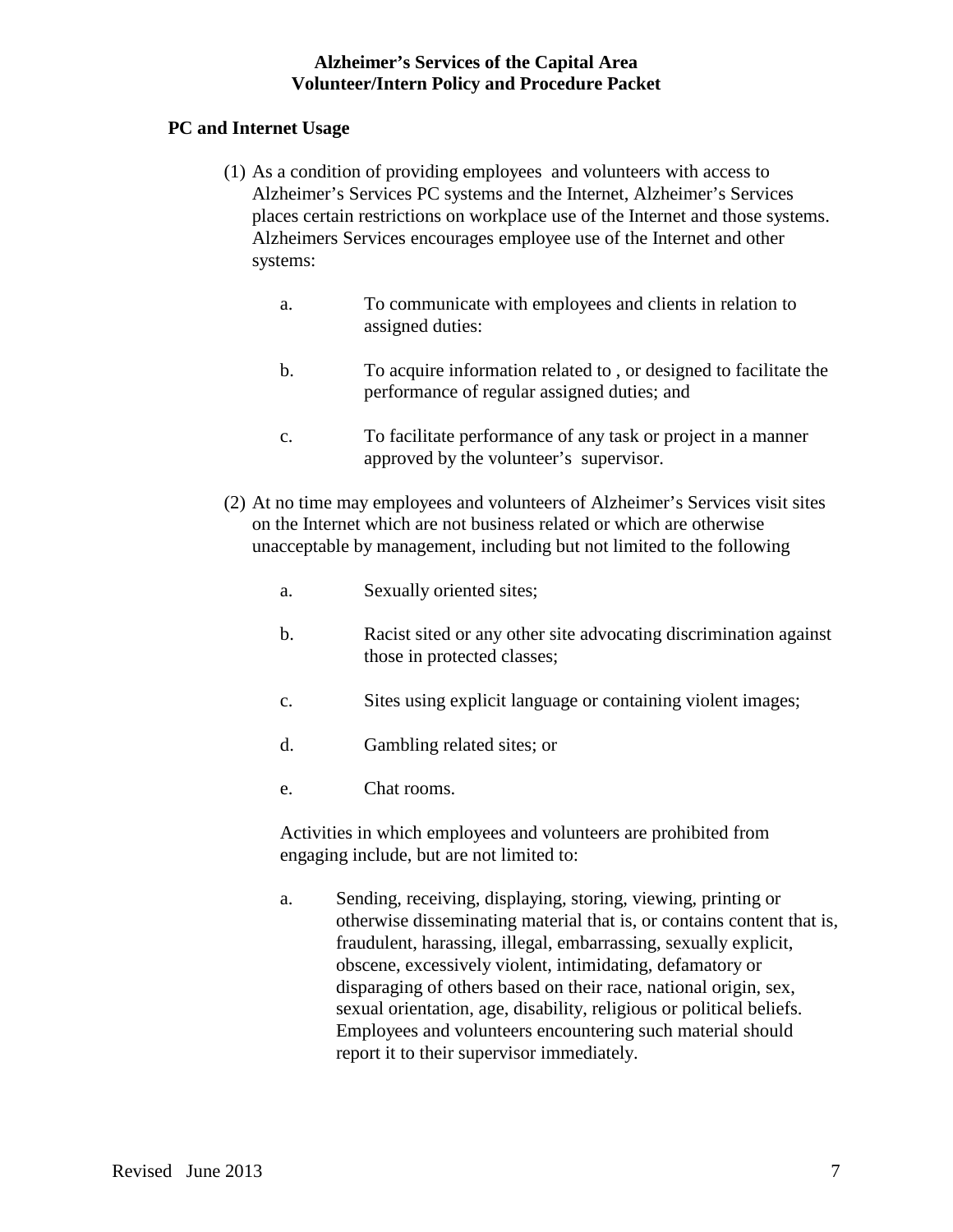- b. Displaying, disseminating, downloading, printing, or in any way using copyrighted materials (including articles and unlicensed software) in violation of copyright laws.
- c. Sending, receiving, storing, viewing, printing, disseminating or otherwise using proprietary date, trade secrets or other confidential information of Alzheimer's Services in violation of Alzheimer's Services policy or proprietary or confidentiality agreements.

Employee or volunteer use of PC and Internet Systems as well as telephone and voice mail system is neither confidential nor private. Monitoring of these systems, including but not limited to, the information exchanged or stored on these systems, will occur. Alzheimer's Services reserves the right to monitor at any time.

# **A. Internet**

Internet access is provided to individuals based upon business needs to benefit Alzheimer's Services through connection to worldwide information resources. Employees, interns and volunteers have a responsibility to maintain and enhance Alzheimer's Services' public image while accessing the Internet by following these guidelines.

- 1. Use of Internet access via Alzheimer's Services hardware and software are representing Alzheimer's Services. As such, conduct should be ethical and lawful at all times. Channels may be accessed for official company business to gain technical or analytical information and to establish business contacts.
- 2. Internet access should not be used for personal use, gain or advancement of personal views, for solicitation of non-company business, or results in the disruption of Alzheimer's Services' network operation or interfere with personal productivity at work.
- 3. Abusive, profane or offensive language transmitted through Alzheimer's Services' system is strictly prohibited.
- 4. Employees or volunteers may not download software without the express acknowledgement and permission of the appropriate manager and/or the Information Systems designee, to ensure that proper licenses are obtained and viruses are not transmitted.
- 5. Employees or volunteers may not send/upload Company copyrighted materials. Trade secrets, proprietary information, or similar materials, protected health information or other personal information about patients or employees, to third parties. Employees or volunteers may not violate copyright laws in regard to receipt/download of materials available on the Internet by copying and disseminating information.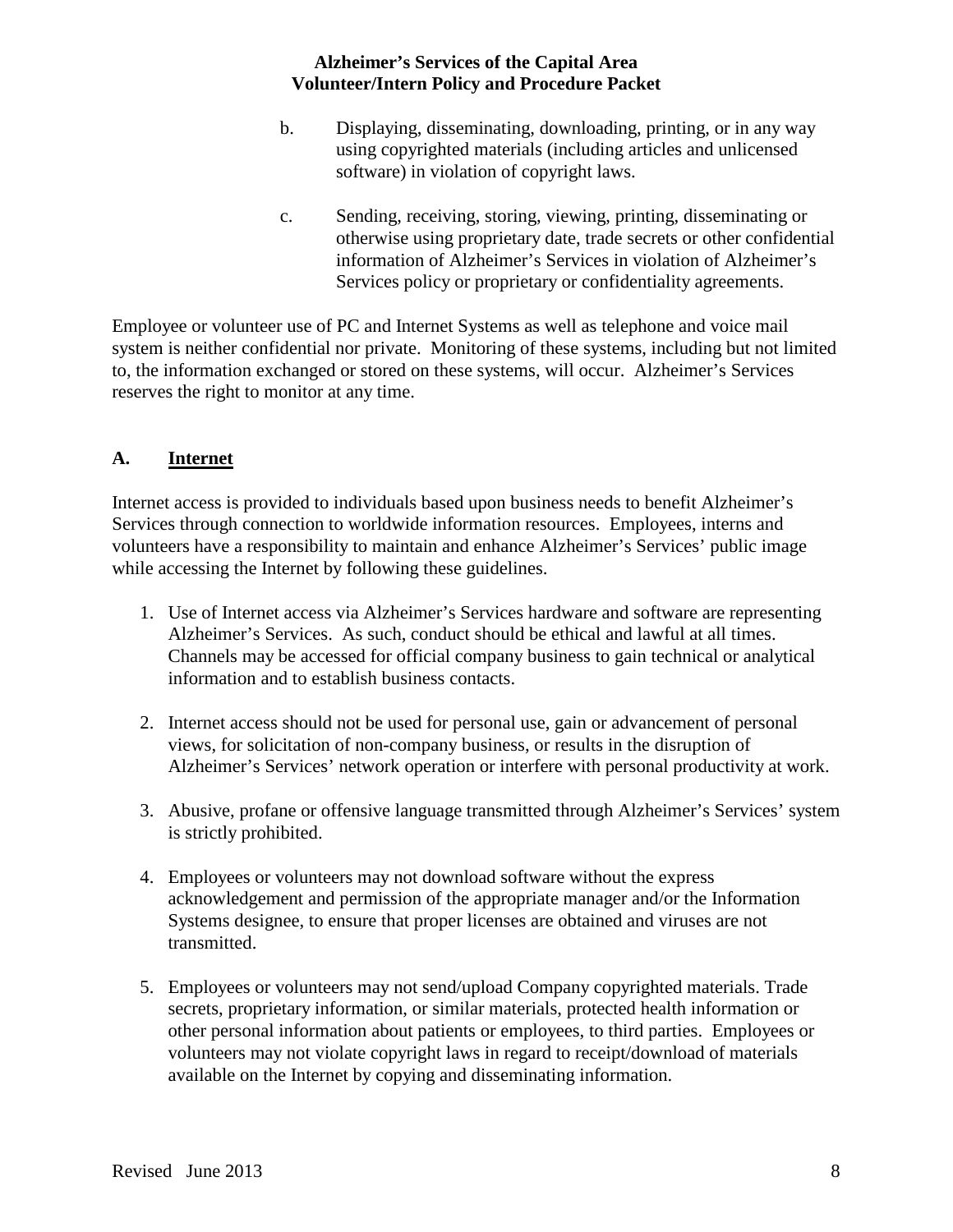- 6. All messages created, sent, or retrieved over the Internet are the property of Alzheimer's Services and should be considered public information. Alzheimer's Services reserves the right to access and monitor all messages and files on the computer system at any time. Alzheimers Services also reserves the right to monitor and track all sites and histories accessed over the Internet. At its discretion, Alzheimers Services may disclose communications to law enforcement officials or other third parties.
- 7. Harassment of any kind is strictly prohibited. Messages with derogatory or inflammatory **remarks regarding sex, race, religion, national origin, sexual orientation, or other** protected attributes may not be transmitted.

# **Whistleblower Policy**

It is the intent of Alzheimer's Services of the Capital Area ("Alzheimer's Services") to adhere to all laws and regulations that apply to Alzheimer's Services, including but not limited to laws related to whistleblower activities and protections extended to whistleblowers. The underlying purpose of this Policy is to support Alzheimer's Services goal of compliance with all applicable laws. This Policy shall be interpreted so that it is compliant with all applicable laws, and this Policy shall be deemed amended, as necessary, to conform to all applicable laws.

Alzheimer's Services encourages its volunteers, employees, and Board members to come forward with good faith complaints or concerns containing credible information regarding financial improprieties, ethical violations, or illegal activity. These issues may be brought to the attention of the Executive Director or the President of the Board of Directors. These issues may also be raised anonymously, but any issue raised must present sufficient facts to allow an appropriate investigation. Vague anonymous complaints cannot, and will not, be investigated. Supervisors are required to immediately report any issues covered by this Policy to either the Executive Director or the President of the Board of Directors. Issues properly raised pursuant to this Policy will be promptly and discreetly investigated. Investigations may warrant investigation by independent persons such as auditors and/or attorneys. All volunteers, interns, employees, and Board members are required to fully cooperate with any investigation and provide truthful and full responses to any questions. Failure to cooperate may be grounds for dismissal or discipline. The support of all volunteers, employees, and Board members is necessary. Other employment-related concerns should continue to be reported through supervisors or to the Executive Director.

Anyone raising an issue pursuant to this Policy, and anyone providing information as part of an investigation made pursuant to this Policy, will be protected from retaliation by Alzheimer's Services. Complaints must be made in good faith. Misuse of this Policy by someone acting in bad faith may warrant disciplinary action. Anyone who believes that she/he has been subjected to retaliation in violation of this Policy should report the alleged retaliation to the Executive Director or the President of the Board of Directors as soon as possible. Any such complaint shall be promptly and discreetly investigated pursuant to this Policy, in the manner described in this Policy.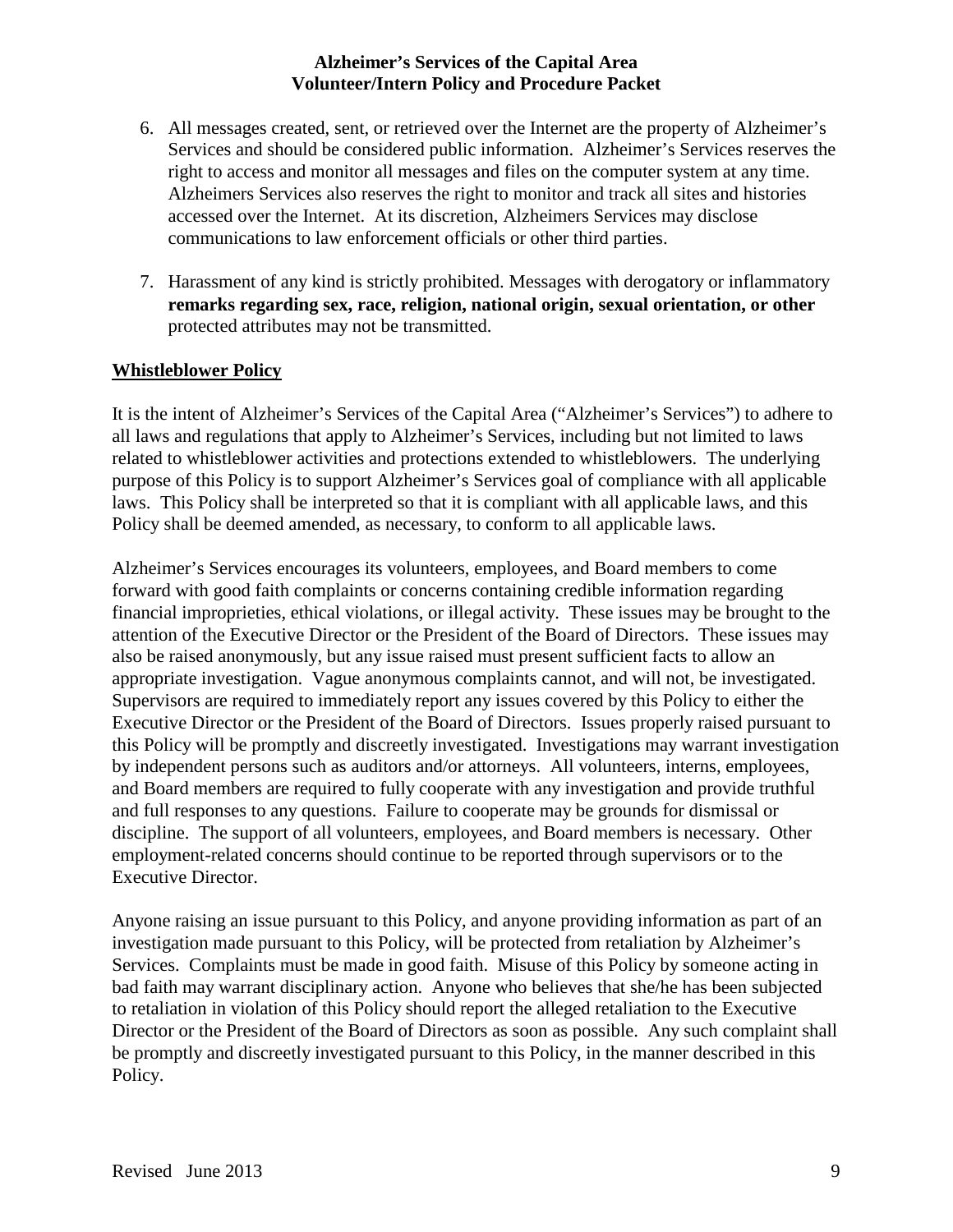Alzheimer's Services reserves the right to amend or modify this Policy at any time.

### **Social Media Policy**

At Alzheimer's Services of The Capital Area ("Alzheimer's Services"), we understand that social media can be a fun and rewarding way to share your life and opinions with family, friends and co-workers around the world. However, use of social media also presents certain risks and carries with it certain responsibilities. To assist you in making responsible decisions about your use of social media, we have established these guidelines for appropriate use of social media.

In the rapidly expanding world of electronic communication, social media can mean many things. Alzheimer's Services defines "social media" broadly to include online platforms that facilitate activities such as professional or social networking, posting commentary or opinions, and sharing pictures, audio, video, or other content. Social media includes all means of communicating or posting information or content of any sort on the Internet, including to your own or someone else's web log or blog, journal or diary, personal website, social networking or affinity website, web bulletin board, or a chat room, whether or not associated or affiliated with Alzheimer's Services, as well as any other form of electronic communication.

Interns and volunteers must have approval of any content uploaded to an official Alzheimer's site including all social media outlets.

#### **Company-sponsored social media web pages**

Alzheimer's Services engages in communications with current and prospective donors, clients and the general public via social media websites only through Alzheimer's Services-sponsored web pages. Alzheimer's Services-sponsored social media web pages are to be used for business purposes only. Alzheimer's Services encourages all employees to visit Alzheimer's Services-sponsored web pages. However, only employees who are designated and authorized by Alzheimer's Services can prepare content for, post information and/or comments on, delete, edit, or otherwise modify content on Alzheimer's Services-sponsored social media web pages.